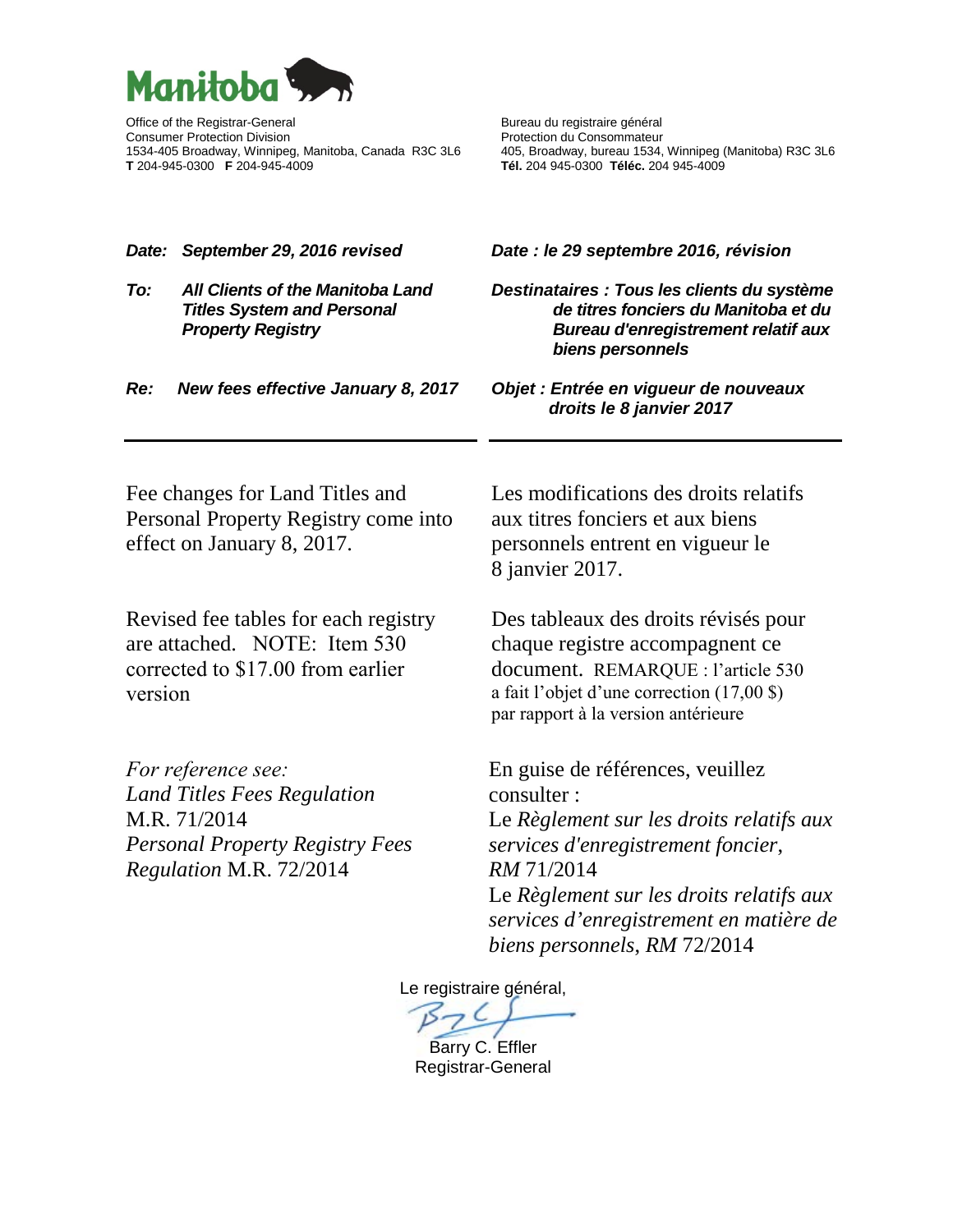

## **Sales**

| sales             | <b>Description</b>                               |          |
|-------------------|--------------------------------------------------|----------|
| Item              |                                                  | Amount   |
| 500               | <b>Electronic Certified Status of Title</b>      | \$24.00  |
| 510               | <b>Electronic Certified Record of Title</b>      | \$24.00  |
| 530               | <b>Electronic Certified Record of Instrument</b> | \$17.00  |
| 600               | Certified Copy of Paper Title                    | \$24.00  |
| 610               | <b>Certified Copy of Document</b>                | \$17.00  |
|                   | Scanned Image of Document                        | \$17.00  |
| 635               | Certified Copy of Abstract                       | \$17.00  |
| 640               | Historical Search (deposit amount)               | \$234.00 |
| 700               | Certified Copy of Plan                           | \$17.00  |
|                   | Scanned Image of Plan                            | \$17.00  |
| 715               | <b>Examination of Plan Deposit</b>               | \$133.00 |
| 815               | Return Cheque Charge                             | \$23.00  |
| 880               | Fax Fee in Local and Toll Free                   | \$6.00   |
| 881               | Fax Fee in Manitoba - outside of City            | \$9.00   |
| 882               | Fax Fee outside of Manitoba                      | \$23.00  |
| 890               | Rush service surcharge (for each copy)           | \$23.00  |
| 990               | <b>Rejection Fee</b>                             | \$23.00  |
| AA                | <b>Amending Agreement</b>                        | \$89.00  |
| AAL               | Amending Agreement Including Land                | \$89.00  |
| AAM               | <b>Articles of Amendment</b>                     | \$89.00  |
| <b>AC</b>         | <b>Assignment of Caveat</b>                      | \$89.00  |
| <b>ACUL</b>       | Articles of Amal of Credit Union                 | \$89.00  |
| ADEC              | <b>Amending Declaration</b>                      | \$89.00  |
| <b>AFOF</b>       | App for Final Order Forclosure                   | \$111.00 |
| <b>AFOS</b>       | Application for Order of Sale                    | \$111.00 |
| AMAL              | Articles of Amalgamation                         | \$89.00  |
| <b>APD</b>        | Part Discharge with Effect of All                | \$89.00  |
| ATSC1             | Assignment of T.S.C. >30000 Fee                  | \$89.00  |
| ATSC <sub>2</sub> | Assignment of T.S.C.<30000 Fee                   | \$89.00  |
| ATSC3             | Assignment of T.S.C. Fee Tax Exempt              | \$89.00  |
| BL                | <b>Builder's Lien</b>                            | \$89.00  |
| <b>BYLAW</b>      | <b>Bylaw</b>                                     | \$89.00  |
| <b>BYLAW</b>      | Closing By_laws                                  | \$89.00  |
| <b>BYLAW</b>      | Change of Name By-Law (Municipal)                | \$89.00  |
| <b>BYLAW</b>      | Change of Name (City of Winnipeg)                | \$0.00   |
| <b>BYLAW</b>      | Obsolete Plans By-Law                            | \$89.00  |
| СA                | Certificate of Attachment                        | \$89.00  |
| <b>CADD</b>       | Change of Address                                | \$0.00   |
| <b>CANOR</b>      | <b>Cancellation Order</b>                        | \$89.00  |
| <b>CAR</b>        | Certificate of Arrangement                       | \$89.00  |
| CAV               | Caveat                                           | \$89.00  |
| CD                | <b>Certificate of Debt</b>                       | \$89.00  |
| <b>CDEC</b>       | <b>Condominium Declaration</b>                   | \$89.00  |
| <b>CELEC</b>      | Certificate of Election                          | \$89.00  |
| <b>CEXP</b>       | Correction of Expropriation                      | \$89.00  |
| CG                | Crown Grant                                      | \$89.00  |
| <b>CH</b>         | Change of Homestead                              | \$89.00  |
|                   |                                                  |          |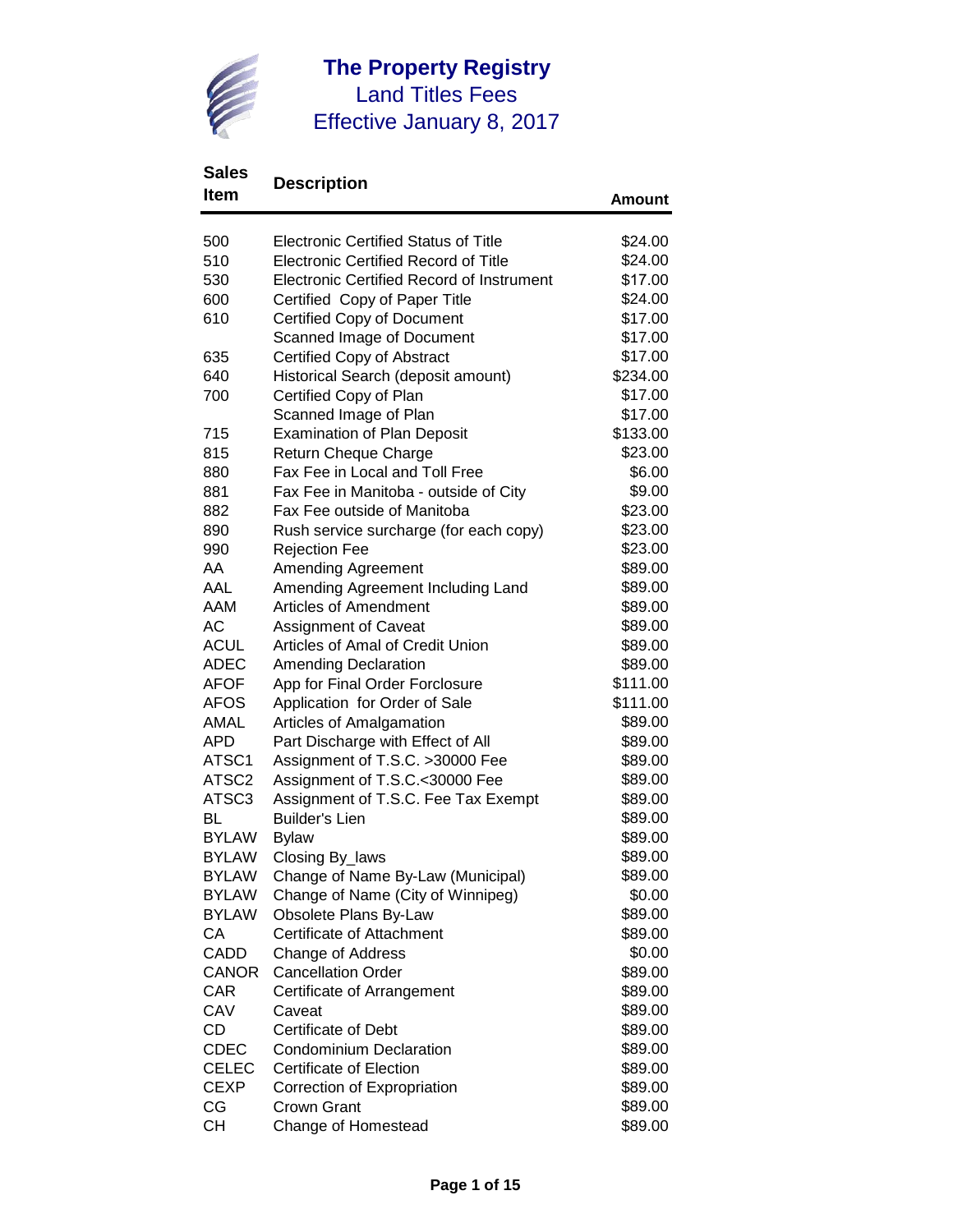

| <u>irail</u>               |                                                                  | Amount             |
|----------------------------|------------------------------------------------------------------|--------------------|
| <b>CJ</b>                  | Certificate of Judgment                                          | \$89.00            |
| CO                         | <b>Committee Order</b>                                           | \$89.00            |
| <b>CONBL</b>               | Condominium Bylaw                                                | \$89.00            |
| <b>CONLN</b>               | Condominium Lien                                                 | \$89.00            |
| COS                        | <b>Certificate of Status</b>                                     | \$89.00            |
| <b>CPFN</b>                | <b>Criminal Property Forfeiture Notice</b>                       | \$89.00            |
| <b>CPFO</b>                | <b>Criminal Property Forfeiture Order</b>                        | \$89.00            |
| <b>CREQ</b>                | <b>Request Correction</b>                                        | \$0.00             |
| DBNT                       | Debenture                                                        | \$89.00            |
| <b>DCAV</b>                | Dower Caveat                                                     | \$89.00            |
| <b>DEXP</b>                | Declaration of Expropriation                                     | \$89.00            |
| DF                         | <b>Full Discharge</b>                                            | \$89.00            |
| <b>DRCAV</b>               | <b>District Registrar's Caveat</b>                               | \$0.00             |
| <b>DRPA</b>                | Real Property Appl. with Direction                               | \$221.00           |
| Е                          | Easement                                                         | \$89.00            |
| ED                         | <b>Easement Declaration</b>                                      | \$89.00            |
| <b>ENC</b>                 | Encumbrance                                                      | \$89.00            |
| <b>EREQ</b>                | Req. Electronic Title Conversion                                 | \$0.00             |
| <b>FN</b>                  | <b>Flood Notice</b>                                              | \$89.00            |
| <b>FOF</b>                 | <b>Final Order of Foreclosure</b>                                | \$111.00           |
| <b>FPO</b>                 | <b>Flood Proofing Order</b>                                      | \$89.00            |
| <b>FVO</b>                 | <b>Flood Variance Order</b>                                      | \$89.00            |
| GP                         | <b>Grant of Probate</b>                                          | \$89.00            |
| HN                         | <b>Homestead Notice</b>                                          | \$89.00            |
| <b>ITREQ</b>               | Request to Issue Title-Internal                                  | \$0.00             |
| LAS                        | <b>Legal Aid Statement</b>                                       | \$0.00             |
| <b>LEASE</b>               | Lease                                                            | \$89.00            |
| <b>LIEN</b>                | Lien                                                             | \$89.00            |
| <b>LOA</b>                 | Letters of Administration                                        | \$89.00            |
| MЕ                         | Mortgage of Easement                                             | \$89.00            |
| <b>MISC</b>                | Miscellaneous                                                    | \$89.00            |
| MM                         | Mortgage of Mortgage                                             | \$89.00            |
| МO                         | <b>Maintenance Order</b>                                         | \$89.00            |
| <b>MPUBO</b>               | Mun. Public Utility Board Order                                  | \$89.00            |
| <b>MREC</b>                | <b>Record of Marriage</b>                                        | \$89.00            |
| <b>MSREQ</b>               | Mortgage Sale Request                                            | \$89.00            |
| <b>MTGE</b><br><b>NARM</b> | Mortgage                                                         | \$89.00            |
| <b>NCWDG</b>               | Notice-Appt. of a Receiver-Mgr                                   | \$89.00<br>\$89.00 |
| ND                         | Notice-Closure of Waste Disposal<br>Notice of Deferment          | \$89.00            |
| <b>NDCS</b>                |                                                                  | \$89.00            |
| <b>NDHS</b>                | Notice of Desg of Contam Site<br>Notice of Desg of Heritage Site | \$89.00            |
| <b>NEPS</b>                | Notice Exer. Power of Sale                                       | \$89.00            |
| NEXP                       | Notice of Intended Expropration                                  | \$89.00            |
| <b>NIDHS</b>               | Notice of Int. to Des. Heritage Site                             | \$89.00            |
| <b>NLAR</b>                | Notice of Lien for Adv. for Repair                               | \$89.00            |
| <b>NLL</b>                 | Notice of Life Lease                                             | \$89.00            |
| <b>NOHA</b>                | Notice of Heritage Agreement                                     | \$89.00            |
|                            |                                                                  |                    |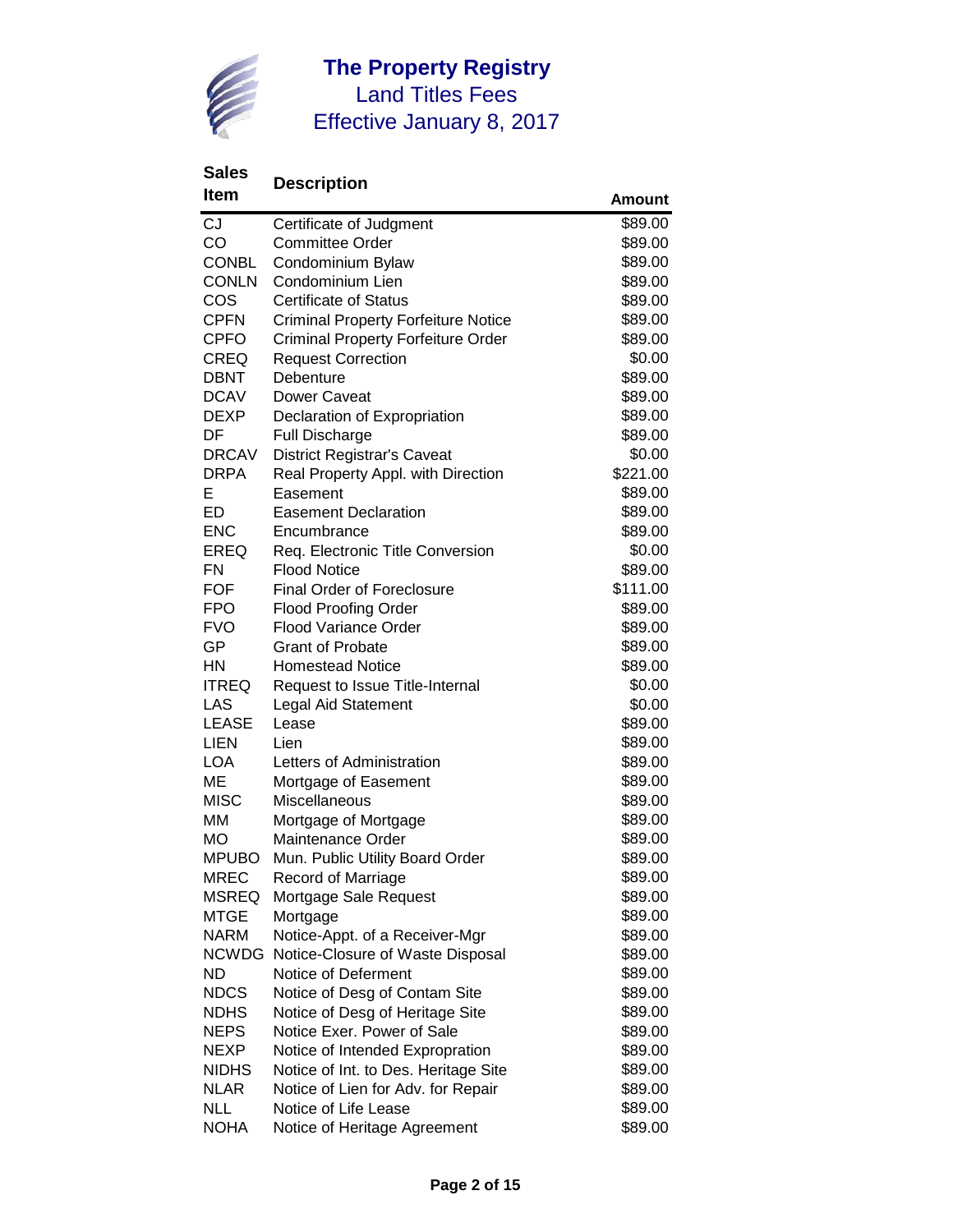

| <b>Item</b>      | Desuipuun                              | Amount  |
|------------------|----------------------------------------|---------|
| <b>NOP</b>       | Notice of Protest                      | \$0.00  |
| <b>NPC</b>       | Notice Prevent Condominiumization      | \$89.00 |
| <b>NREQ</b>      | <b>Request to Issue Notice</b>         | \$89.00 |
|                  | OATSC1 OS Assign of T.S.C. >30000      | \$89.00 |
|                  | OATSC2 OS Assign of T.S.C.<30000       | \$89.00 |
| <b>OIC</b>       | Order In Council                       | \$89.00 |
| <b>OSA</b>       | OS Agreement                           | \$89.00 |
| <b>OSAB</b>      | OS Assignment of Bankruptcy            | \$89.00 |
| <b>OSAGS</b>     | OS Agreement for Sale                  | \$89.00 |
| <b>OSAJ</b>      | OS Assignment of Judgement             | \$89.00 |
| <b>OSAL</b>      | OS Assignment of Lien                  | \$89.00 |
| <b>OSAM</b>      | OS Assignment of Mortgage              | \$89.00 |
| <b>OSB</b>       | OS Bond                                | \$89.00 |
| <b>OSBC</b>      | <b>OS Barring Certificate</b>          | \$89.00 |
| <b>OSBL</b>      | <b>OS Builders Lien</b>                | \$89.00 |
| <b>OSBYL</b>     | OS Bylaw                               | \$89.00 |
| <b>OSCA</b>      | OS Certificate of Attachment           | \$89.00 |
| <b>OSCAD</b>     | OS Change of Address                   | \$0.00  |
| <b>OSCAN</b>     | <b>OS Cancellation Order</b>           | \$89.00 |
| <b>OSCD</b>      | OS Certificate of Debt                 | \$89.00 |
| <b>OSCG</b>      | <b>OS Crown Grant</b>                  | \$89.00 |
| <b>OSCH</b>      | OS Change of Homestead                 | \$89.00 |
| <b>OSCON</b>     | OS Change of Name                      | \$89.00 |
| <b>OSCFN</b>     | OS Criminal Property Forfeiture Notice | \$89.00 |
| <b>OSCFO</b>     | OS Criminal Property Forfeiture Order  | \$89.00 |
| OSCWD            | OS Notice of Closure of Waste Disp.    | \$89.00 |
| <b>OSCXP</b>     | OS Correction of Expropriation         | \$89.00 |
| OSD <sub>1</sub> | OS Deed >30,000 Fee                    | \$89.00 |
| OSD <sub>2</sub> | OS Deed <30,000 Fee                    | \$89.00 |
| OSD <sub>3</sub> | OS Deed Tax Exempt Fee                 | \$89.00 |
| <b>OSDCS</b>     | OS Notice of Desg of Contam Site       | \$89.00 |
| <b>OSDF</b>      | OS Full Discharge                      | \$89.00 |
| <b>OSDNT</b>     | <b>OS Dower Notice</b>                 | \$89.00 |
| <b>OSDXP</b>     | OS Declaration of Expropriation        | \$89.00 |
| <b>OSE</b>       | OS Easement                            | \$89.00 |
| <b>OSFN</b>      | OS Flood Notice                        | \$89.00 |
| <b>OSFPO</b>     | OS Flood Proofing Order                | \$89.00 |
| <b>OSFVO</b>     | OS Flood Variance Order                | \$89.00 |
| OSGRU            | OS Grant of Right of User              | \$89.00 |
| <b>OSHN</b>      | <b>OS Homestead Notice</b>             | \$89.00 |
| <b>OSJ</b>       | OS Judgment                            | \$89.00 |
| OSJO             | OS Judges Order                        | \$89.00 |
| <b>OSLN</b>      | OS Lien                                | \$89.00 |
| <b>OSLS</b>      | OS Lease                               | \$89.00 |
| <b>OSM</b>       | OS Mortgage                            | \$89.00 |
| <b>OSMC</b>      | <b>OS Miscellaneous</b>                | \$89.00 |
| <b>OSME</b>      | OS Mortgage of Easement                | \$89.00 |
| <b>OSMPU</b>     | OS Mun. Public Utility Board Order     | \$89.00 |
|                  |                                        |         |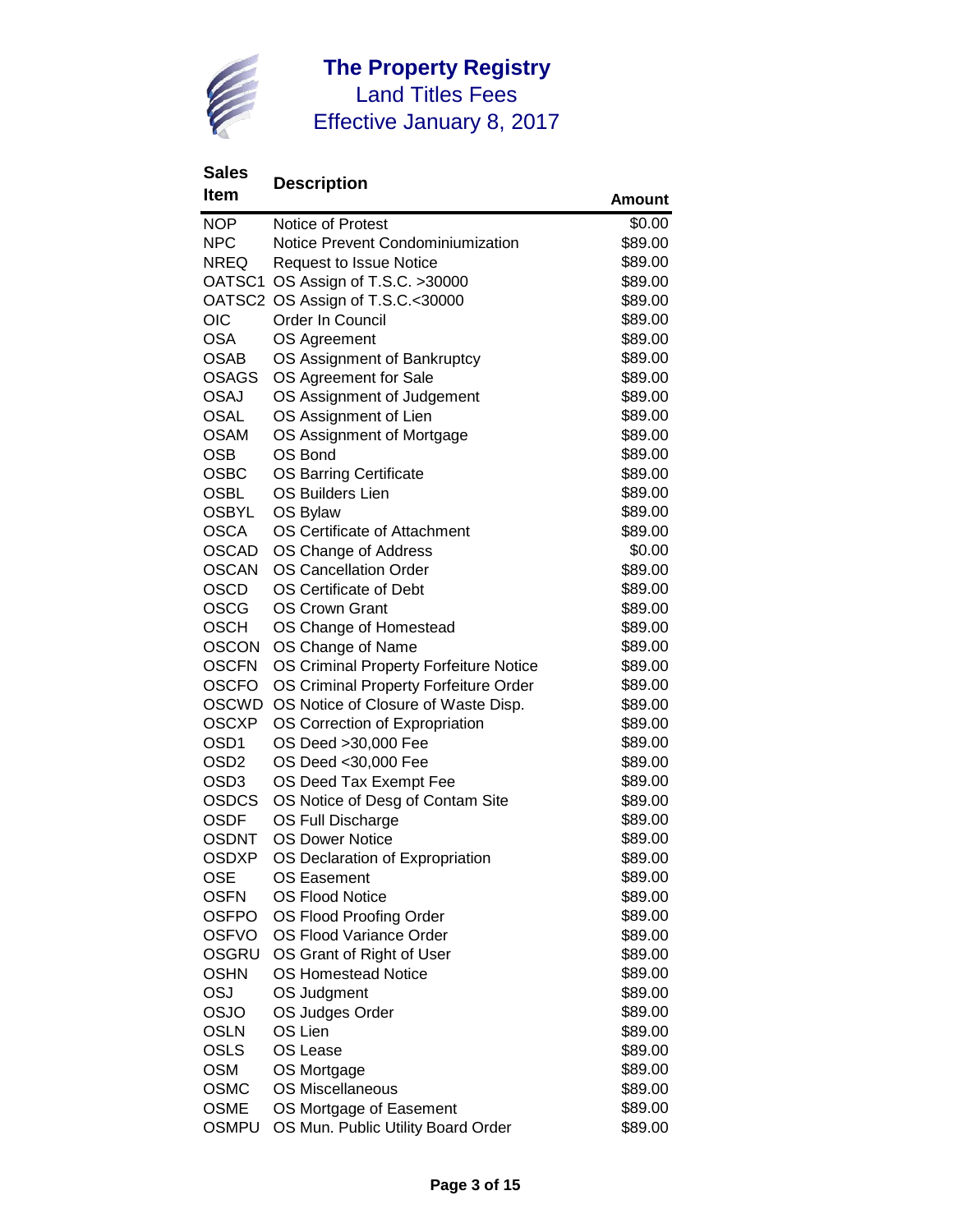

| ווסוו        |                                       | Amount  |
|--------------|---------------------------------------|---------|
| <b>OSMR</b>  | OS Record of Marriage                 | \$89.00 |
| <b>OSN</b>   | <b>OS Notice</b>                      | \$89.00 |
| <b>OSNAR</b> | OS Notice of Appt. of a Receiver/Mgr. | \$89.00 |
| <b>OSND</b>  | OS Notice of Deferment                | \$89.00 |
| <b>OSNDH</b> | OS Notice of Desg. of Heritage Site   | \$89.00 |
| <b>OSNEX</b> | OS Notice of Intended Expropriation   | \$89.00 |
| <b>OSNHA</b> | OS Notice of Heritage Agreement       | \$89.00 |
| <b>OSNID</b> | OS Notice of Int. to Des. Heritage    | \$89.00 |
| <b>OSNLA</b> | OS Notice of Lien for Adv. for Rep.   | \$89.00 |
| <b>OSNLL</b> | OS Notice of Life Lease               | \$89.00 |
| <b>OSNOP</b> | <b>OS Notice of Protest</b>           | \$0.00  |
| <b>OSNPC</b> | OS Notice Prevent Condominiumization  | \$89.00 |
| <b>OSNS</b>  | OS Notice Exercising Power of Sale    | \$89.00 |
| <b>OSO</b>   | OS Order                              | \$89.00 |
| <b>OSOIC</b> | OS Order in Council                   | \$89.00 |
| <b>OSPD</b>  | OS Part Discharge                     | \$89.00 |
| <b>OSPE</b>  | OS Pipeline Easement                  | \$89.00 |
| <b>OSPL</b>  | <b>OS Priority Lien</b>               | \$89.00 |
| OSPLO        | OS Pending Litigation Order           | \$89.00 |
| <b>OSPN</b>  | <b>OS Prohibition Notice</b>          | \$89.00 |
| <b>OSPPN</b> | OS Personal Property Sec. Notice      | \$89.00 |
| <b>OSPUB</b> | OS Pub. Utility Board Order           | \$89.00 |
| <b>OSPWA</b> | OS Party Wall Agreement               | \$89.00 |
| <b>OSRBI</b> | OS Agmt for Redempt. by Installments  | \$89.00 |
| <b>OSRFR</b> | OS Request for Refund                 | \$89.00 |
| <b>OSRGO</b> | OS Registrar General's Order          | \$89.00 |
| <b>OSROH</b> | OS Release of Homestead               | \$89.00 |
| <b>OSRQF</b> | OS Request to Remove Entry-Full       | \$89.00 |
| OSRQP        | OS Request to Remove Entry-Part       | \$89.00 |
| <b>OSSEF</b> | OS Sur of Pipeline Easement-Full      | \$89.00 |
| <b>OSSEP</b> | OS Sur of Pipeline Easement-Part      | \$89.00 |
| <b>OSSLF</b> | OS Surrender of Lease Full            | \$89.00 |
| <b>OSSLP</b> | OS Surrender of Lease Part            | \$89.00 |
| <b>OSSRO</b> | OS Surface Right Order                | \$89.00 |
| <b>OSTAP</b> | <b>OS Tax Application</b>             | \$89.00 |
| <b>OSTFR</b> | OS Tax Sale First Return              | \$0.00  |
| <b>OSTRF</b> | OS Tax Redemption Cert-Full           | \$89.00 |
| <b>OSTRP</b> | OS Tax Redemption Cert-Part           | \$89.00 |
| <b>OSTSC</b> | <b>OS Tax Sale Certificate</b>        | \$89.00 |
| <b>OSTSR</b> | OS Tax Sale Second Return             | \$0.00  |
| <b>OSTXN</b> | <b>OS Tax Sale Notice</b>             | \$89.00 |
| OSUO         | <b>OS Unitizing Order</b>             | \$89.00 |
| <b>OSVA</b>  | <b>OS Variation Agreement</b>         | \$89.00 |
| <b>OSVAO</b> | <b>OS Variation Order</b>             | \$89.00 |
| <b>OSVO</b>  | OS Vesting Order                      | \$89.00 |
| <b>OSWTE</b> | OS Wind Turbine Easement              | \$89.00 |
| <b>PAR</b>   | Power of Attorney & Revocation        | \$89.00 |
| PD           | <b>Partial Discharge</b>              | \$89.00 |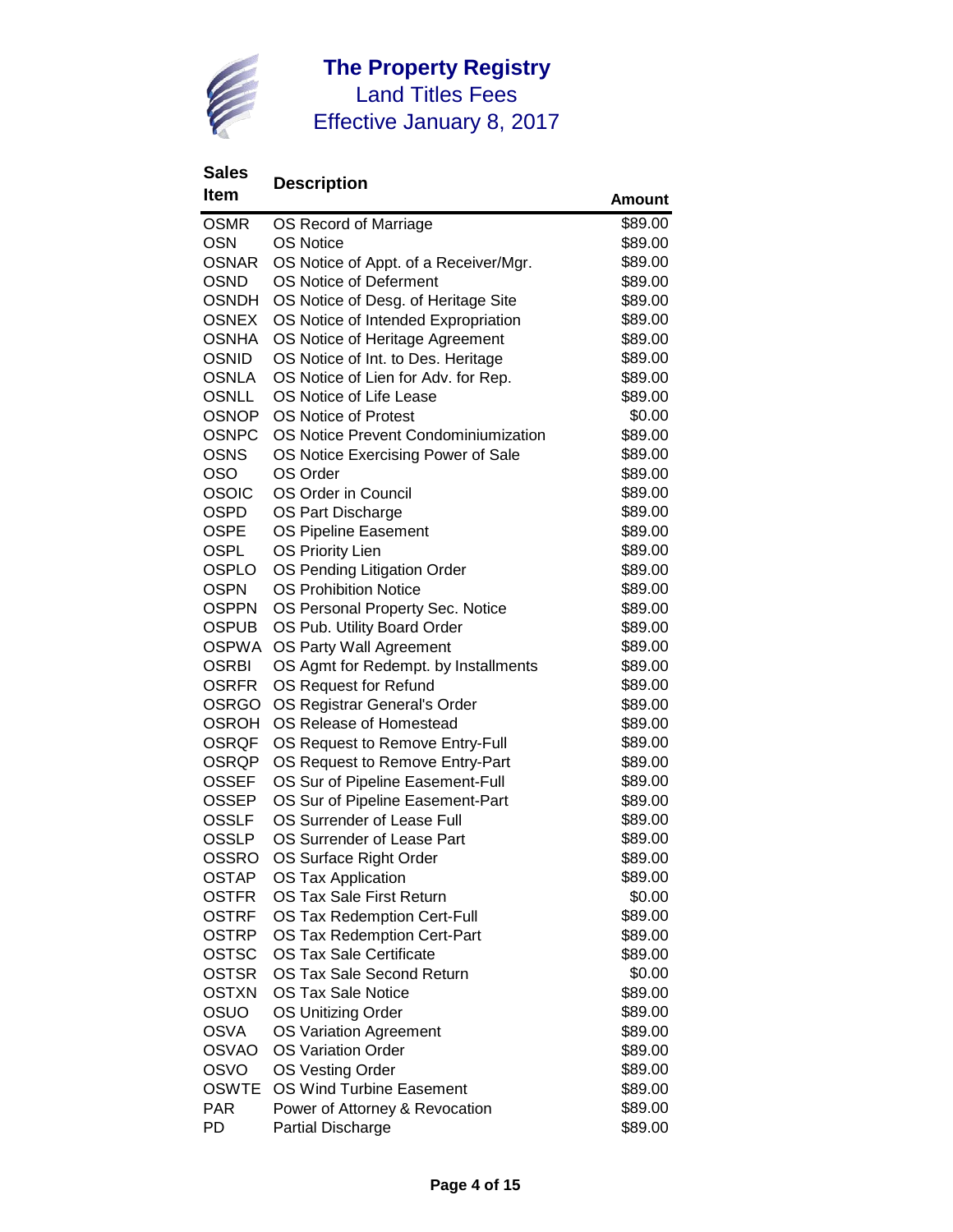

| <b>Item</b>       | Desui puuli                               | Amount   |
|-------------------|-------------------------------------------|----------|
| PE                | Pipeline Easement                         | \$89.00  |
| <b>PLAN</b>       | Plan                                      | \$89.00  |
| <b>PLIEN</b>      | <b>Priority Lien</b>                      | \$89.00  |
| <b>PLO</b>        | Pending Litigation Order                  | \$89.00  |
| PN                | <b>Prohibition Notice</b>                 | \$89.00  |
| <b>POA</b>        | Power of Attorney                         | \$89.00  |
| <b>POSTP</b>      | Postponement of Rights                    | \$89.00  |
| <b>PPSN</b>       | <b>Personal Property Security Notice</b>  | \$89.00  |
| <b>PWA</b>        | Party Wall Agreement                      | \$89.00  |
| <b>PWD</b>        | Party Wall Declaration                    | \$89.00  |
| <b>RBI</b>        | Agmt Redemption by Installments           | \$89.00  |
| <b>RFOF</b>       | <b>Request Final Order of Foreclosure</b> | \$111.00 |
| <b>RGCOP</b>      | Reg. General's Correction of Plan         | \$89.00  |
| <b>RGO</b>        | Registrar General's Order                 | \$111.00 |
| <b>ROH</b>        | Release of Homestead                      | \$89.00  |
| <b>ROT</b>        | Report on Title                           | \$0.00   |
| <b>RPA</b>        | <b>Real Property Application</b>          | \$221.00 |
| <b>RQAPD</b>      | Request to Remove Entry-Apd               | \$89.00  |
| <b>RQDF</b>       | <b>Request to Remove Entry-Full</b>       | \$89.00  |
| <b>RQPD</b>       | <b>Request to Remove Entry-Part</b>       | \$89.00  |
| <b>RREF</b>       | <b>Request for Refund</b>                 | \$89.00  |
| <b>RSPA</b>       | <b>Request Sale Price Approval</b>        | \$89.00  |
| <b>RSS</b>        | <b>Request for Substitutional Service</b> | \$111.00 |
| <b>RVPA</b>       | Revocation of Power of Attorney           | \$89.00  |
| <b>RWD</b>        | <b>Right of Way Declaration</b>           | \$89.00  |
| <b>SCMT</b>       | <b>Standard Charge Mortgage Terms</b>     | \$0.00   |
| <b>SLAPD</b>      | Surrender of Lease-Apd                    | \$89.00  |
| <b>SLDF</b>       | Surrender of Lease-Full                   | \$89.00  |
| <b>SLPD</b>       | Surrender of Lease-Part                   | \$89.00  |
| <b>SPEA</b>       | Surrender of Pipeline Easement-Apd        | \$89.00  |
| <b>SPEDF</b>      | Surrender of Pipeline Easement- Full      | \$89.00  |
| <b>SPEPD</b>      | Surrender of Pipeline Easement-Part       | \$89.00  |
| <b>SREQ</b>       | <b>Request Survivorship</b>               | \$89.00  |
| <b>TAPP</b>       | <b>Tax Application</b>                    | \$89.00  |
| <b>TAXSN</b>      | <b>Tax Sale Notice</b>                    | \$89.00  |
| TM                | <b>Transfer of Mortgage</b>               | \$89.00  |
| TPOS <sub>1</sub> | Tsf- Power of Sale >30000                 | \$89.00  |
| TPOS <sub>2</sub> | Tsf-Power of Sale<30000                   | \$89.00  |
| TPOS <sub>3</sub> | <b>Tsf-Power of Sale Tax Exempt</b>       | \$89.00  |
| TR1               | Transfer > 30,000 Fee                     | \$89.00  |
| TR <sub>2</sub>   | Transfer < 30,000 Fee                     | \$89.00  |
| TR3               | <b>Transfer Fee Tax Exempt</b>            | \$89.00  |
| TRANL             | <b>Transmission of Land</b>               | \$89.00  |
| <b>TRANM</b>      | <b>Transmission of Mortgage</b>           | \$89.00  |
| TRAPD             | Tax Rempt Part Effect All                 | \$89.00  |
| <b>TRCDF</b>      | Tax Redemp. Cert. Full Discharge          | \$89.00  |
| <b>TRCPD</b>      | Tax Redemp. Cert. Part Discharge          | \$89.00  |
| <b>TRDEC</b>      | Notice of Termination of Condo Dec        | \$89.00  |
|                   |                                           |          |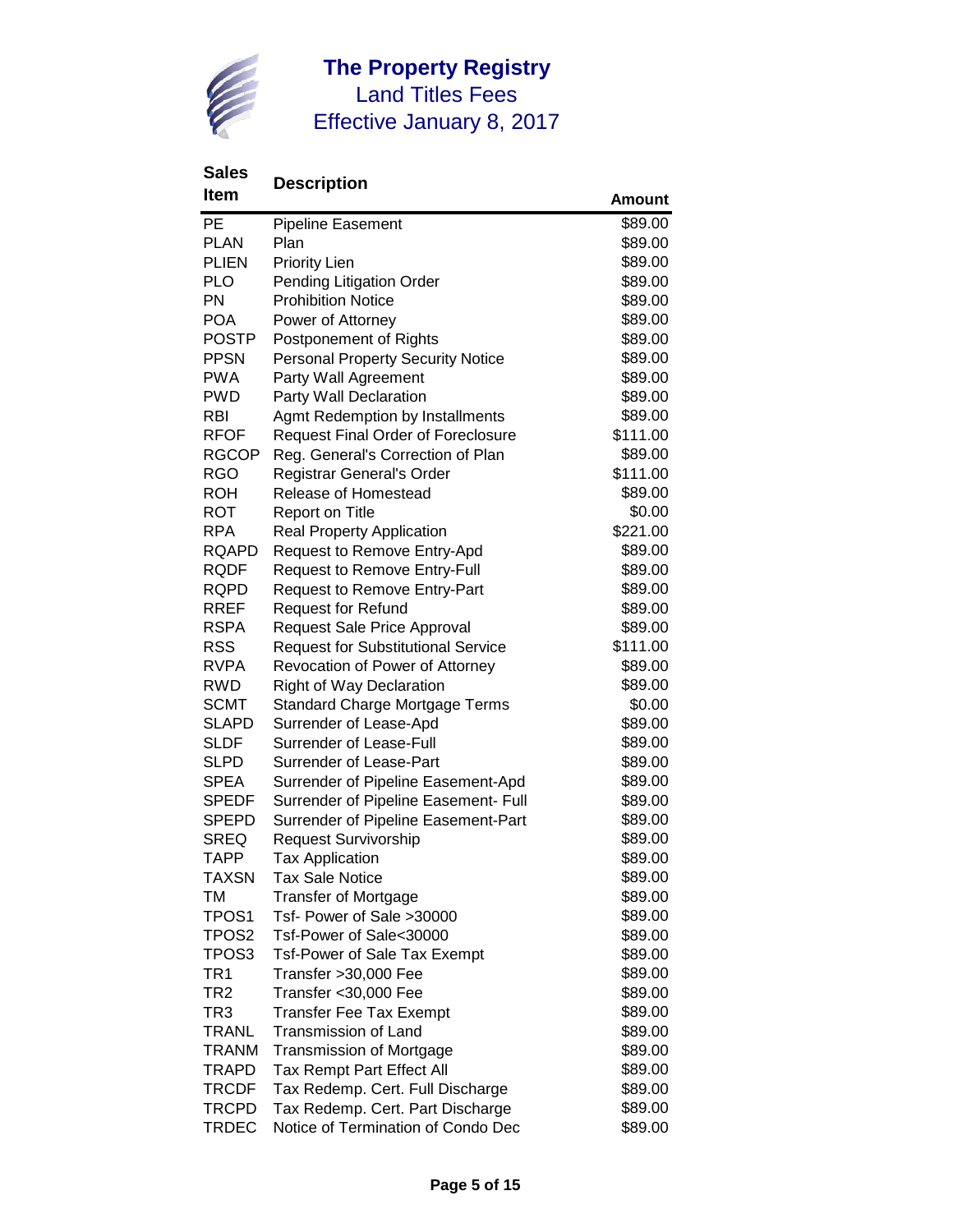

#### **Sales Description Amount** TREQ Request to Issue Title **1998 1891 1899 1891 1899 1891 1899 1891 1891 1891 1891 1891 1891 1891 1891 1891 18**<br>TSFR Tax Sale First Return \$0.00 TSFR Tax Sale First Return \$0.00<br>
TSSR Tax Sale Second Return \$0.00 TSSR Tax Sale Second Return \$0.00<br>
UO Unitizing Order \$89.00 UO Unitizing Order<br>
VA Variation Agreement<br>
\$89.00 VA Variation Agreement \$89.00<br>VAO Variation Order \$89.00 VAO Variation Order<br>
WTE Wind Turbine Easement<br>
WTE Wind Turbine Easement Wind Turbine Easement XREQ Request Title Cancellation  $$0.00$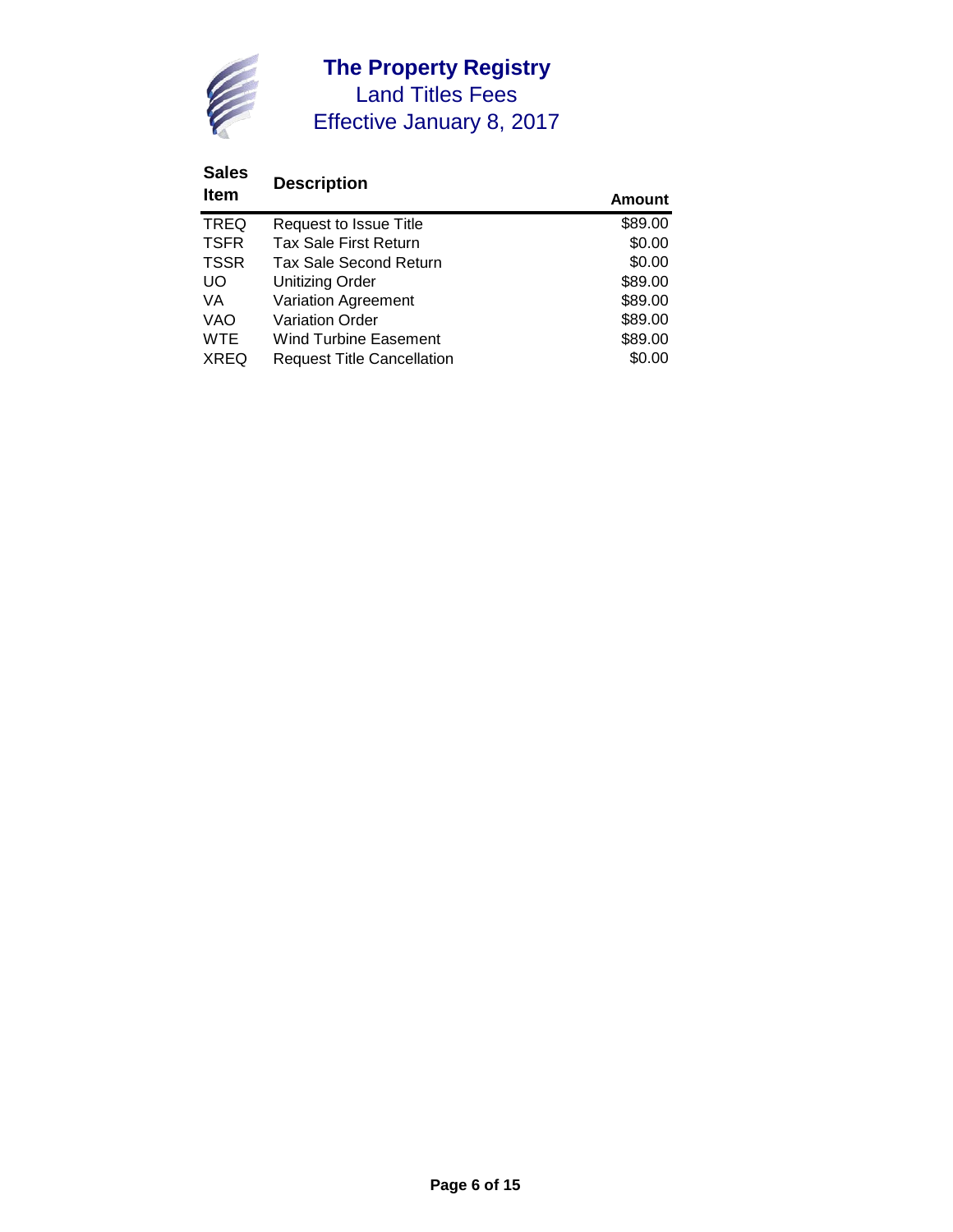## **Office d'enregistrement des titres et des instruments**



| Numéro de<br><b>l'article</b> | <b>Description</b>                                | <b>Montant</b>     |
|-------------------------------|---------------------------------------------------|--------------------|
| 500                           | État certifié d'un titre informatisé              | \$24.00            |
| 510                           | Registre certifié d'un titre informatisé          | \$24.00            |
| 530                           | Relevé détaillé d'instrument certifié informatisé | \$17.00            |
| 600                           | Copie certifiée d'un titre imprimé                | \$24.00            |
| 610                           | Copie certifiée d'un document                     | \$17.00            |
|                               | Image d'un document balayée par scanner           | \$17.00            |
| 635                           | Copie certifiée d'un résumé                       | \$17.00            |
| 640                           | Recherche historique                              | \$234.00           |
| 700                           | Copie certifiée d'un plan                         | \$17.00            |
|                               | Image d'un plan balayée par scanner               | \$17.00            |
| 715                           | Examen préalable d'un plan                        | \$133.00           |
| 815                           | Renvoi de chèque                                  | \$23.00            |
| 880                           | Frais de télécopie, appels locaux et sans frais   | \$6.00             |
|                               | Frais de télécopie en dehors de la ville, au      |                    |
| 881                           | Manitoba                                          | \$9.00             |
| 882                           | Frais de télécopie à l'extérieur du Manitoba      | \$23.00            |
| 890                           | Surcharge au service exécuté d'urgence            | \$23.00            |
| 990                           | Droits exigibles pour un rejet                    | \$23.00            |
| AA                            | Convention de modification                        | \$89.00            |
|                               | Convention de modification ajoutant des biens-    |                    |
| AAL                           | fonds                                             | \$89.00            |
| AAM                           | <b>Clauses modificatrices</b>                     | \$89.00            |
| AC                            | Cession de notification d'opposition              | \$89.00            |
| <b>ACUL</b>                   | Statuts de fusion de Credit Union                 | \$89.00            |
| <b>ADEC</b>                   | Modification de déclaration                       | \$89.00            |
| <b>AFOF</b>                   | Requête en ordonnance définitive de forclusion    | \$111.00           |
| <b>AFOS</b>                   | Requête en ordonance de vente                     | \$111.00           |
| AMAL                          | Statuts de fusion                                 | \$89.00            |
| <b>APD</b>                    | Main-levée partielle portant effet                | \$89.00            |
| ATSC1                         | Cession du certificat de vente pour défaut de     |                    |
|                               | paiement de taxe < 30 000                         | \$89.00            |
| ATSC <sub>2</sub>             | Cession du certificat de vente pour défaut de     |                    |
|                               | paiement de taxe > 30 000                         | \$89.00            |
| ATSC3                         | Cession du certificat de vente pour défaut de     |                    |
|                               | paiement de taxe - exemption de taxe              | \$89.00            |
| BL                            | Privilège de constructeur                         | \$89.00            |
| <b>BYLAW</b>                  | Règlement                                         | \$89.00            |
| <b>BYLAW</b>                  | Règlements sur la fermeture                       | \$89.00            |
| <b>BYLAW</b>                  | Règlement sur le changement de nom                |                    |
|                               | (municipalités)                                   | \$89.00            |
| <b>BYLAW</b>                  | Changement de nom (Ville de Winnipeg)             | \$0.00             |
| <b>BYLAW</b>                  | Règlement sur les plans désuets                   | \$89.00<br>\$89.00 |
| CA                            | Certificat de saisie                              | \$0.00             |
| CADD<br><b>CANOR</b>          | Changement d'adresse<br>Ordonnance d'annulation   | \$89.00            |
| CAR                           | Certificat d'arrangement                          | \$89.00            |
|                               |                                                   |                    |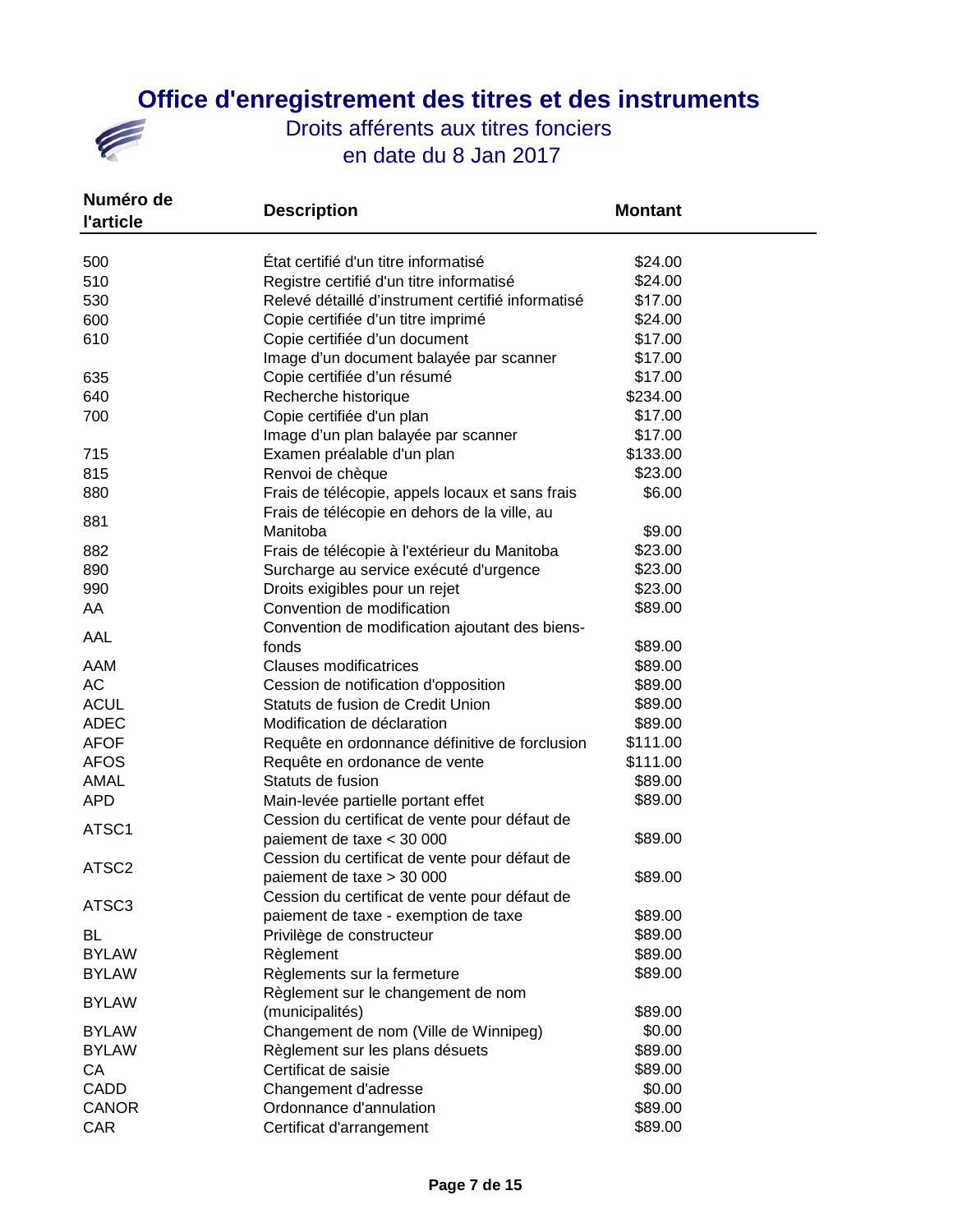

| Numéro de<br><b>l'article</b> | <b>Description</b>                                   | <b>Montant</b> |
|-------------------------------|------------------------------------------------------|----------------|
| CAV                           | Notification d'opposition                            | \$89.00        |
| CD                            | Certificat de créance                                | \$89.00        |
| <b>CDEC</b>                   | Déclaration de condominium                           | \$89.00        |
| <b>CELEC</b>                  | Certificat de choix                                  | \$89.00        |
| <b>CEXP</b>                   | Correction de la déclaration d'expropriation         | \$89.00        |
| CG                            | Concession de la Couronne                            | \$89.00        |
| <b>CH</b>                     | Changement de propriété familiale                    | \$89.00        |
| CJ                            | Certificat de jugement                               | \$89.00        |
| CO                            | Ordonnance de comité                                 | \$89.00        |
| <b>CONBL</b>                  | Règlement sur les condominiums                       | \$89.00        |
| <b>CONLN</b>                  | Privilège de condominium                             | \$89.00        |
| <b>COS</b>                    | Certificat d'état courant                            | \$89.00        |
|                               | Ordonnance de confiscation de biens obtenus ou       |                |
| <b>CPFN</b>                   | utilisés criminellement                              | \$89.00        |
|                               | Avis de confiscation de biens obtenus ou utilisés    |                |
| <b>CPFO</b>                   | criminellement                                       | \$89.00        |
| <b>CREQ</b>                   | Demande de correction                                | \$0.00         |
| <b>DBNT</b>                   | Obligation hypothécaire                              | \$89.00        |
| <b>DCAV</b>                   | Opposition ou avis de douaire                        | \$89.00        |
| <b>DEXP</b>                   | Déclaration d'expropriation                          | \$89.00        |
| DF                            | Main-levée totale                                    | \$89.00        |
| <b>DRCAV</b>                  | Notification d'opposition du registraire de district |                |
|                               |                                                      | \$0.00         |
| <b>DRPA</b>                   | Demande relative à un bien réel et instruction       | \$221.00       |
| Е                             | Servitude                                            | \$89.00        |
| ED                            | Déclaration de servitude                             | \$89.00        |
| <b>ENC</b>                    | Charge                                               | \$89.00        |
| <b>EREQ</b>                   | Demande de conversion informatisée d'un titre        | \$0.00         |
| <b>FN</b>                     | Avis d'inondation                                    | \$89.00        |
| <b>FOF</b>                    | Ordonnance définitive de forclusion                  | \$111.00       |
| <b>FPO</b>                    | Ordonnance de protection contre les inondations      | \$89.00        |
| <b>FVO</b>                    | Ordonnance sur les écarts liés aux inondations       | \$89.00        |
| GP                            | Lettre d'homologation                                | \$89.00        |
| HN                            | Avis concernant la propriété familiale               | \$89.00        |
| <b>ITREQ</b>                  | Demande de délivrance d'un titre à l'interne         | \$0.00         |
| <b>LAS</b>                    | Déclaration relative à l'aide juridique              | \$0.00         |
| <b>LEASE</b>                  | Bail                                                 | \$89.00        |
| <b>LIEN</b>                   | Privilège                                            | \$89.00        |
| <b>LOA</b>                    | Lettres d'administration                             | \$89.00        |
| ME                            | Hypothèque d'une servitude                           | \$89.00        |
| <b>MISC</b>                   | <b>Divers</b>                                        | \$89.00        |
| МM                            | Hypothèque d'une hypothèque                          | \$89.00        |
| МO                            | Ordonnance alimentaire                               | \$89.00        |
| <b>MPUBO</b>                  | Ordonnance du "Mun. Public Utility Board"            | \$89.00        |
| <b>MREC</b>                   | Registre de mariage                                  | \$89.00        |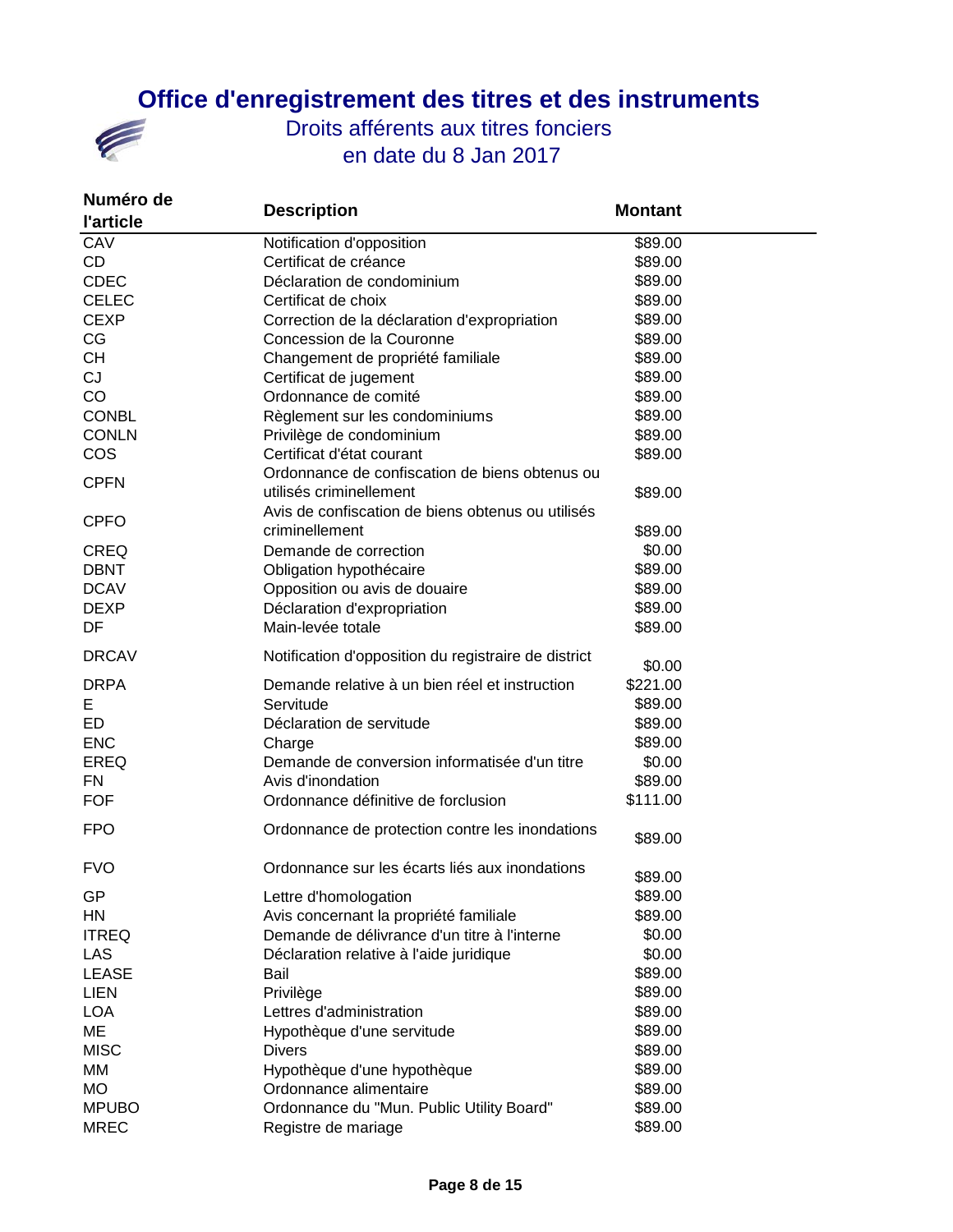

| Numéro de<br><b>l'article</b> | <b>Description</b>                            | <b>Montant</b> |
|-------------------------------|-----------------------------------------------|----------------|
| <b>MSREQ</b>                  | Requête de vente hypothécaire                 | \$89.00        |
| <b>MTGE</b>                   | Hypothèque                                    | \$89.00        |
| <b>NARM</b>                   | Avis de nomination d'un séquestre-gérant      | \$89.00        |
|                               | Avis de fermeture de terrain destiné à        |                |
| <b>NCWDG</b>                  | l'élimination des déchets                     | \$89.00        |
| <b>ND</b>                     | Avis de report                                | \$89.00        |
| <b>NDCS</b>                   | Avis de déclaration de lieu contaminé         | \$89.00        |
| <b>NDHS</b>                   | Avis de qualification de site du patrimoine   | \$89.00        |
| <b>NEPS</b>                   | Avis d'exercice de pouvoir de vente           | \$89.00        |
| <b>NEXP</b>                   | Avis de l'expropriation projetée              | \$89.00        |
|                               | Avis d'intention de qualification de site du  |                |
| <b>NIDHS</b>                  | patrimoine                                    | \$89.00        |
|                               | Avis de privilège, versement anticipé pour    |                |
| <b>NLAR</b>                   | réparation                                    | \$89.00        |
| <b>NLL</b>                    | Avis de bail viager                           | \$89.00        |
| <b>NOHA</b>                   | Avis d'entente en matière de patrimoine       | \$89.00        |
| <b>NOP</b>                    | Avis de protestation                          | \$0.00         |
|                               | Avis interdisant la transformation en         |                |
| <b>NPC</b>                    | condominiums                                  | \$89.00        |
| <b>NREQ</b>                   | Demande de délivrance d'un avis               | \$89.00        |
| OATSC1                        | Cession du certificat de vente pour défaut de |                |
|                               | paiement de taxe < 30 000 - Ancien système    | \$89.00        |
| OATSC <sub>2</sub>            | Cession du certificat de vente pour défaut de |                |
|                               | paiement de taxe > 30 000 - Ancien système    | \$89.00        |
| <b>OIC</b>                    | Décret                                        | \$89.00        |
| <b>OSA</b>                    | AS (ancien système) - Entente                 | \$89.00        |
| <b>OSAB</b>                   | AS Cession de faillite                        | \$89.00        |
| <b>OSAGS</b>                  | AS Convention de vente                        | \$89.00        |
| <b>OSAJ</b>                   | AS Cession de jugement                        | \$89.00        |
| <b>OSAL</b>                   | AS Cession du privilège                       | \$89.00        |
| <b>OSAM</b>                   | AS Cession d'hypothèque                       | \$89.00        |
| <b>OSB</b>                    | AS Bon                                        | \$89.00        |
| <b>OSBC</b>                   | AS Certificat d'interdiction                  | \$89.00        |
| <b>OSBL</b>                   | AS Privilège de constructeur                  | \$89.00        |
| <b>OSBYL</b>                  | AS Règlement                                  | \$89.00        |
| <b>OSCA</b>                   | AS Certificat de saisie                       | \$89.00        |
| <b>OSCAD</b>                  | AS Changement d'adresse                       | \$0.00         |
| <b>OSCAN</b>                  | AS Ordonnance d'annulation                    | \$89.00        |
| <b>OSCD</b>                   | AS Certificat de créance                      | \$89.00        |
| <b>OSCG</b>                   | AS Concession de la Couronne                  | \$89.00        |
| <b>OSCH</b>                   | AS Changement de propriété familiale          | \$89.00        |
|                               | AS Ordonnance de confiscation de biens        |                |
| <b>OSCFN</b>                  | obtenus ou utilisés criminellement            | \$89.00        |
| <b>OSCFO</b>                  | AS Avis de confiscation de biens obtenus ou   |                |
|                               | utilisés criminellement                       | \$89.00        |
| <b>OSCON</b>                  | AS Changement de nom                          | \$89.00        |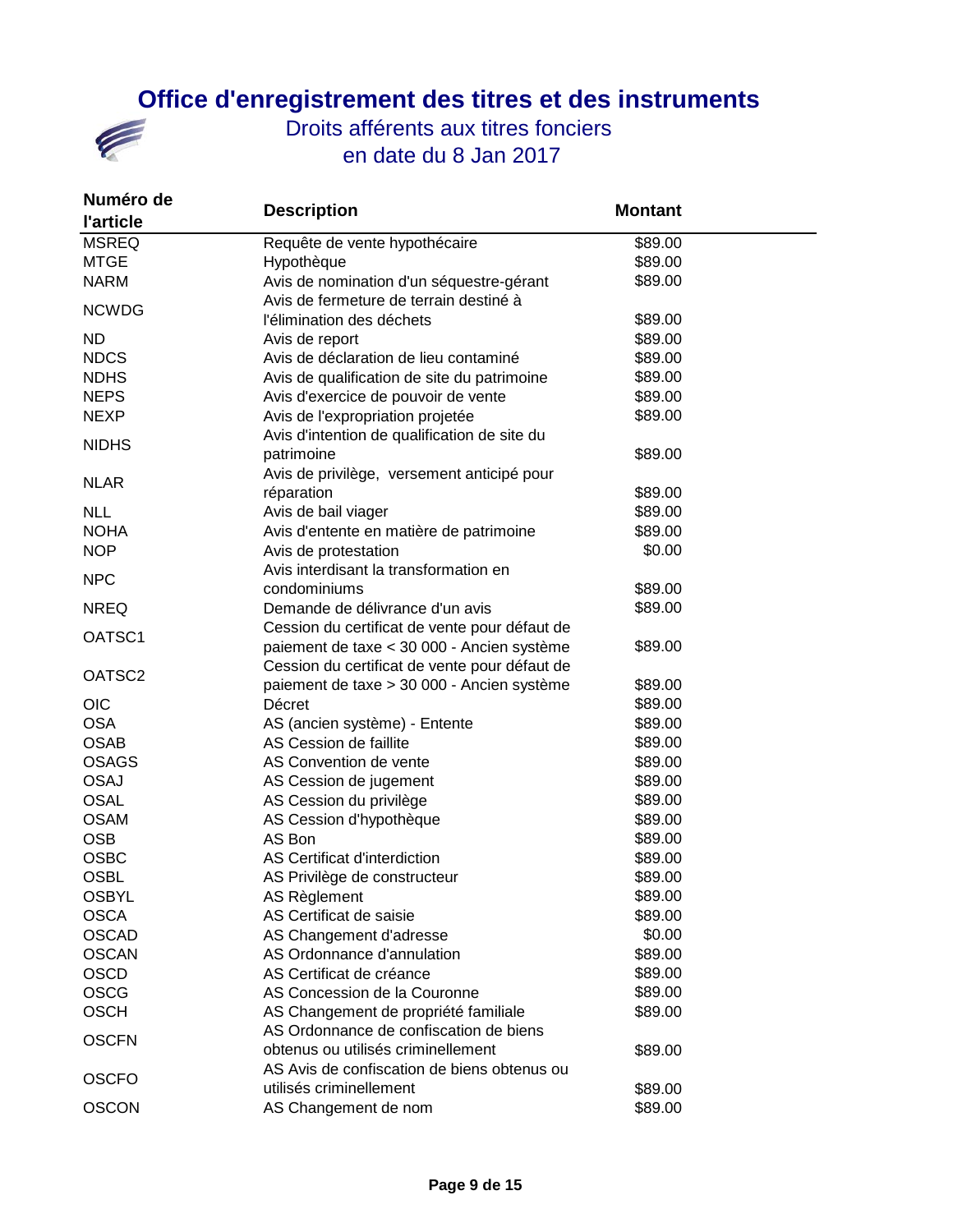

| Numéro de<br><b>l'article</b> | <b>Description</b>                              | <b>Montant</b> |  |
|-------------------------------|-------------------------------------------------|----------------|--|
| <b>OSCWD</b>                  | AS Avis de fermeture de terrain destiné à       |                |  |
|                               | l'élimination des déchets                       | \$89.00        |  |
| <b>OSCXP</b>                  | AS Correction de la déclaration d'expropriation | \$89.00        |  |
| OSD <sub>1</sub>              | AS Acte > 30 000                                | \$89.00        |  |
| OSD <sub>2</sub>              | AS Acte < 30 000                                | \$89.00        |  |
| OSD <sub>3</sub>              | AS Acte exempt de taxe                          | \$89.00        |  |
| <b>OSDCS</b>                  | AS Avis de déclaration de lieu contaminé        | \$89.00        |  |
| <b>OSDF</b>                   | AS Main-levée totale                            | \$89.00        |  |
| <b>OSDNT</b>                  | AS Avis de douaire                              | \$89.00        |  |
| <b>OSDXP</b>                  | AS Déclaration d'expropriation                  | \$89.00        |  |
| <b>OSE</b>                    | <b>AS Servitude</b>                             | \$89.00        |  |
| <b>OSFN</b>                   | AS Avis d'inondation                            | \$89.00        |  |
| <b>OSFPO</b>                  | AS Ordonnance de protection contre les          |                |  |
|                               | inondations                                     | \$89.00        |  |
| <b>OSFVO</b>                  | AS Ordonnance sur les écarts liés aux           |                |  |
|                               | inondations                                     | \$89.00        |  |
| <b>OSGRU</b>                  | AS Forme du droit de jouissance                 | \$89.00        |  |
| <b>OSHN</b>                   | AS Avis concernant la propriété familiale       | \$89.00        |  |
| <b>OSJ</b>                    | AS Jugement                                     | \$89.00        |  |
| OSJO                          | AS Ordonnance des juges                         | \$89.00        |  |
| <b>OSLN</b>                   | AS Privilège                                    | \$89.00        |  |
| <b>OSLS</b>                   | <b>AS Concession</b>                            | \$89.00        |  |
| <b>OSM</b>                    | AS Hypothèque                                   | \$89.00        |  |
| <b>OSMC</b>                   | <b>AS Divers</b>                                | \$89.00        |  |
| <b>OSME</b>                   | AS Hypothèque d'une servitude                   | \$89.00        |  |
| <b>OSMPU</b>                  | AS Ordonnance du "Public Utility Board Order"   | \$89.00        |  |
| <b>OSMR</b>                   | AS Registre de mariage                          | \$89.00        |  |
| <b>OSN</b>                    | <b>AS Avis</b>                                  | \$89.00        |  |
| <b>OSNAR</b>                  | AS Avis de nomination d'un séquestre-gérant     | \$89.00        |  |
| <b>OSND</b>                   | AS Avis de report                               | \$89.00        |  |
| <b>OSNDH</b>                  | AS Avis de qualification de site du patrimoine  | \$89.00        |  |
| <b>OSNEX</b>                  | AS Avis de l'expropriation projetée             | \$89.00        |  |
| <b>OSNHA</b>                  | AS Avis d'entente en matière de patrimoine      | \$89.00        |  |
|                               | AS Avis d'intention de qualification de site du |                |  |
| <b>OSNID</b>                  | patrimoine                                      | \$89.00        |  |
|                               | AS Avis de privilège, versement anticipé pour   |                |  |
| <b>OSNLA</b>                  | réparation                                      | \$89.00        |  |
| <b>OSNLL</b>                  | AS Avis d'un bail à vie                         | \$89.00        |  |
| <b>OSNOP</b>                  | AS Avis de protestation                         | \$0.00         |  |
| <b>OSNPC</b>                  | AS Avis interdisant la transformation en condos | \$89.00        |  |
| <b>OSNS</b>                   | AS Avis d'exercice de pouvoir de vente          | \$89.00        |  |
| <b>OSO</b>                    | AS Ordonnance                                   | \$89.00        |  |
| <b>OSOIC</b>                  | AS Décret                                       | \$89.00        |  |
| <b>OSPD</b>                   | AS Main-levée partielle                         | \$89.00        |  |
| <b>OSPE</b>                   | AS Servitude relative aux pipelines             | \$89.00        |  |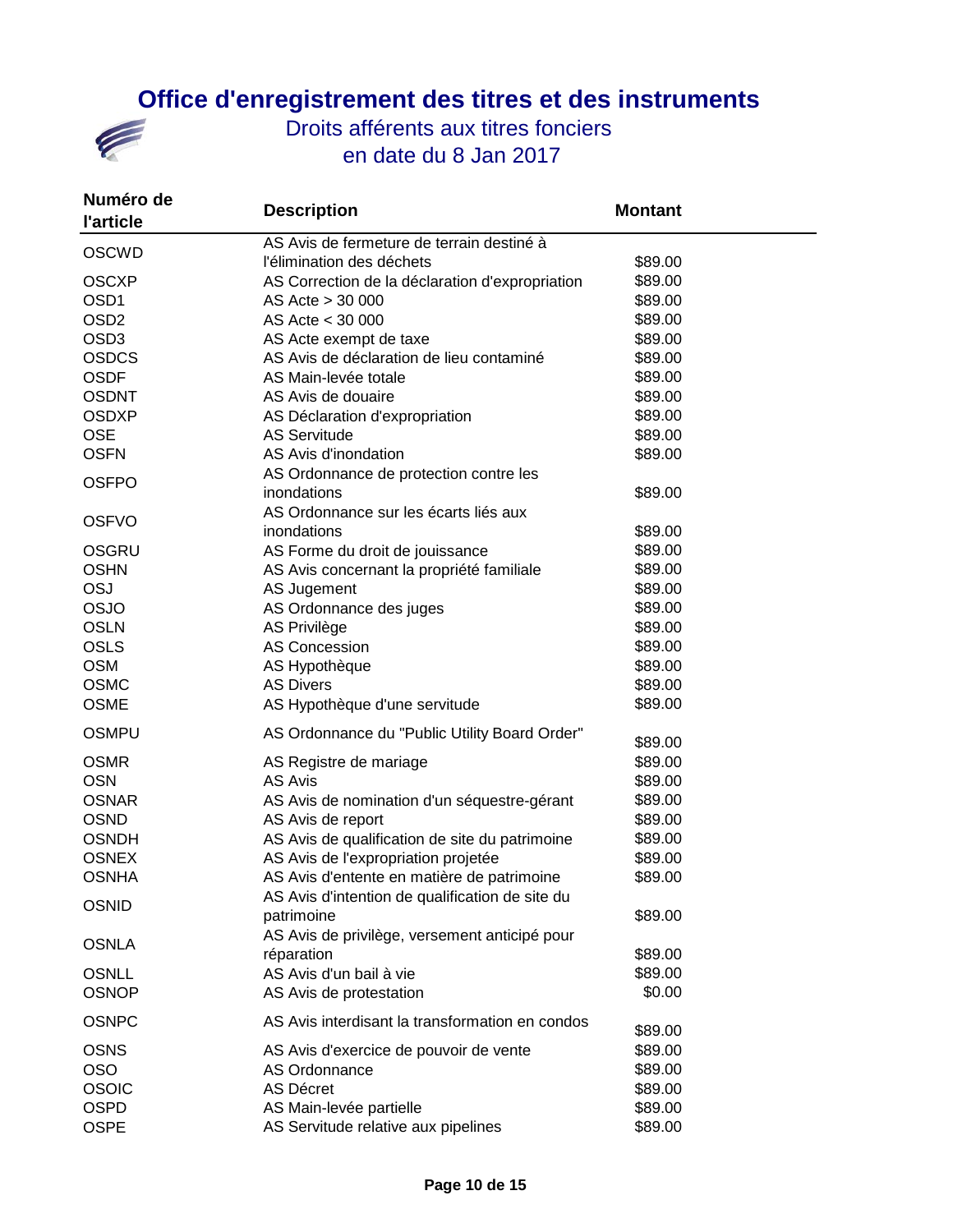

| Numéro de<br><b>l'article</b> | <b>Description</b>                                                                            | <b>Montant</b>     |
|-------------------------------|-----------------------------------------------------------------------------------------------|--------------------|
| <b>OSPL</b>                   | AS Priorité du privilège                                                                      | \$89.00            |
| <b>OSPLO</b>                  | AS Ordonnance d'affaire en instance                                                           | \$89.00            |
| <b>OSPN</b>                   | AS Avis d'interdiction                                                                        | \$89.00            |
| <b>OSPPN</b>                  | AS Avis sur les sûretés relatives aux biens<br>personnels                                     | \$89.00            |
| <b>OSPUB</b>                  | AS Ordonnance de la Régie des services publics                                                | \$89.00            |
| <b>OSPWA</b>                  | AS Convention relative à un mur mitoyen                                                       | \$89.00            |
| <b>OSRBI</b>                  | AS Entente de remboursement par versements                                                    | \$89.00            |
| <b>OSRFR</b>                  | AS Demande de remboursement                                                                   | \$89.00            |
| <b>OSRGO</b>                  | AS Ordre du registraire général                                                               | \$89.00            |
| <b>OSROH</b>                  | AS Renonciation aux droits sur la propriété<br>familiale                                      | \$89.00            |
|                               |                                                                                               |                    |
| <b>OSRQF</b>                  | AS Demande de retrait d'une inscription - toute                                               | \$89.00            |
| <b>OSRQP</b>                  | AS Demande de retrait d'une inscription - en                                                  |                    |
|                               | partie                                                                                        | \$89.00            |
| <b>OSSEF</b><br><b>OSSEP</b>  | AS Renonc. d'une servitude de pipeline - toute<br>AS Renonc. d'une servitude de pipeline - en | \$89.00            |
|                               | partie                                                                                        | \$89.00            |
| <b>OSSLF</b>                  | AS Abandon de la concession - toute                                                           | \$89.00            |
| <b>OSSLP</b>                  | AS Abandon de la concession - en partie                                                       | \$89.00            |
| <b>OSSRO</b>                  | AS Ordonnance concernant les droits de surface                                                | \$89.00            |
| <b>OSTAP</b>                  | AS Application de la taxe                                                                     | \$89.00            |
| <b>OSTFR</b>                  | AS Premier remboursement en cas de vente                                                      |                    |
|                               | pour défaut de paiement de taxe                                                               | \$0.00             |
| OSTRF                         | AS Avis de rachat de bien-fonds vendu pour                                                    |                    |
|                               | défaut de paiement de taxe - tout                                                             | \$89.00            |
| OSTRP                         | AS Avis de rachat de bien-fonds vendu pour                                                    |                    |
|                               | défaut de paiement de taxe - en partie                                                        | \$89.00            |
| <b>OSTSC</b>                  | AS Certificat de vente pour défaut de paiement                                                |                    |
|                               | de taxe                                                                                       | \$89.00            |
| <b>OSTSR</b>                  | AS Deuxième remboursement en cas de vente                                                     |                    |
|                               | pour défaut de paiement de taxe                                                               | \$0.00             |
| <b>OSTXN</b>                  | AS Avis d'intention de vente pour défaut de                                                   |                    |
|                               | paiement de taxe                                                                              | \$89.00            |
| OSUO<br><b>OSVA</b>           | AS Ordonnance d'unification                                                                   | \$89.00<br>\$89.00 |
| <b>OSVAO</b>                  | AS Convention par variation                                                                   | \$89.00            |
| <b>OSVO</b>                   | AS Ordre par variation<br>AS Ordre par acquisition                                            | \$89.00            |
| <b>OSWTE</b>                  | AS Servitude relative aux éoliennes                                                           | \$89.00            |
| <b>PAR</b>                    | Procuration et révocation                                                                     | \$89.00            |
| PD                            | Main-levée partielle                                                                          | \$89.00            |
| <b>PE</b>                     | Servitude relative aux pipelines                                                              | \$89.00            |
| <b>PLAN</b>                   | Plan                                                                                          | \$89.00            |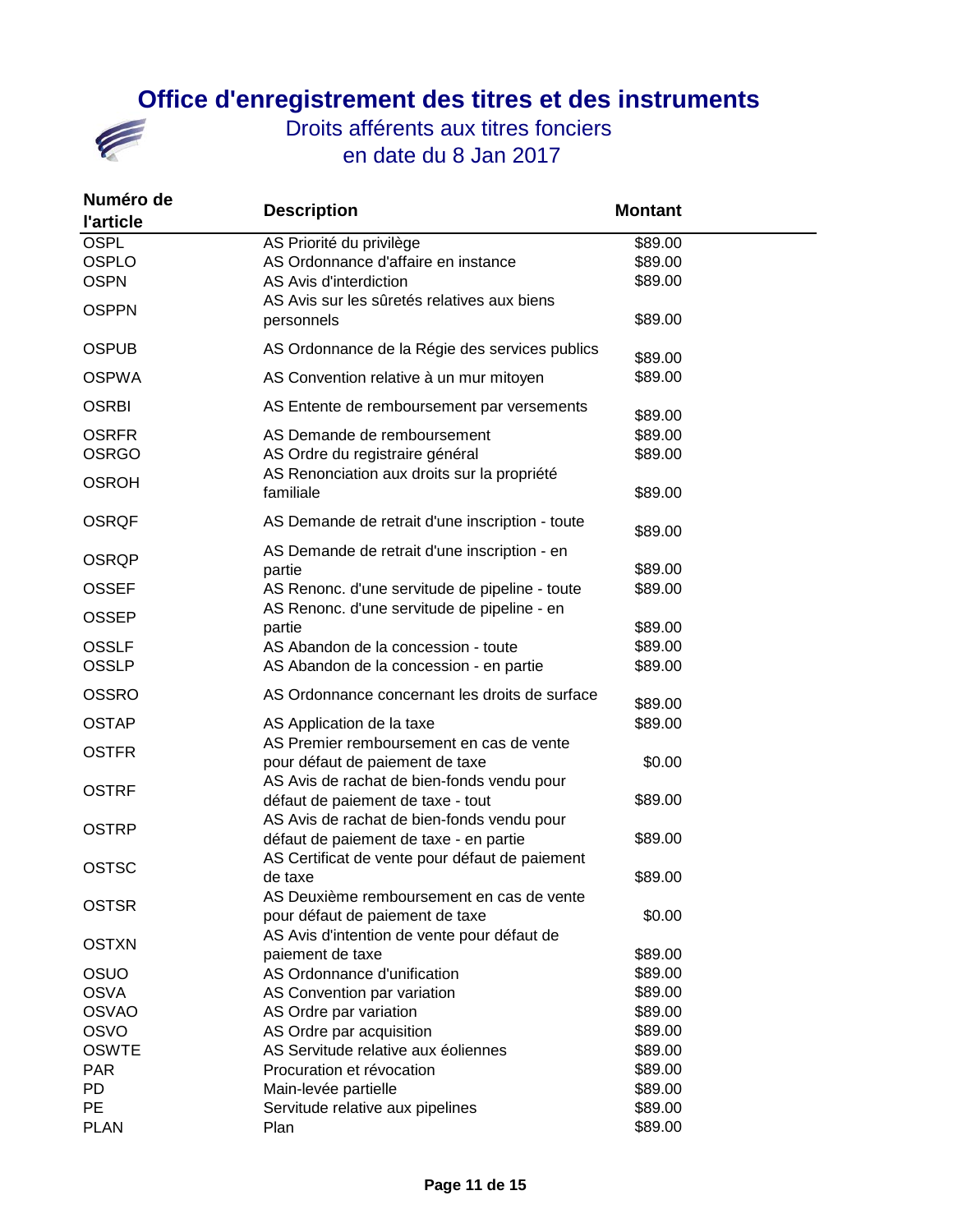## **Office d'enregistrement des titres et des instruments**



| Numéro de<br><b>l'article</b> | <b>Description</b>                                                                | <b>Montant</b>     |
|-------------------------------|-----------------------------------------------------------------------------------|--------------------|
| <b>PLIEN</b><br><b>PLO</b>    | Priorité du privilège<br>Ordonnance d'affaire en instance                         | \$89.00<br>\$89.00 |
| PN                            | Avis d'interdiction                                                               | \$89.00            |
| <b>POA</b>                    | Procuration                                                                       | \$89.00            |
| <b>POSTP</b>                  | Suspension des droits<br>Avis sur les sûretés relatives aux biens                 | \$89.00            |
| <b>PPSN</b>                   | personnels                                                                        | \$89.00            |
| <b>PWA</b>                    | Convention relative à un mur mitoyen                                              | \$89.00            |
| <b>PWD</b>                    | Déclaration relative à un mur mitoyen                                             | \$89.00            |
| <b>RBI</b>                    | Entente de remboursement par versements                                           | \$89.00            |
| <b>RFOF</b>                   | Demande d'ordonnance définitive de forclusion                                     | \$111.00           |
| <b>RGCOP</b>                  | Correction du plan par le registraire général                                     | \$89.00            |
| <b>RGO</b>                    | Ordre du registraire général                                                      | \$111.00           |
| <b>ROH</b>                    | Renonciation aux droits sur la propriété familiale                                | \$89.00            |
| <b>ROT</b>                    | Rapport concernant le titre                                                       | \$0.00             |
| <b>RPA</b>                    | Demande relative à un bien réel                                                   | \$221.00           |
|                               | Demande de retrait d'une inscription - main-levée                                 |                    |
| <b>RQAPD</b>                  | partielle portant effet                                                           | \$89.00            |
| <b>RQDF</b>                   | Demande de retrait d'une inscription - toute                                      | \$89.00            |
| <b>RQPD</b>                   | Demande de retrait d'une inscription - en partie                                  | \$89.00            |
| <b>RREF</b>                   | Demande de remboursement                                                          | \$89.00            |
| <b>RSPA</b>                   | Demande d'approbation du prix de vente                                            | \$89.00            |
| <b>RSS</b>                    | Demande de signification substitutive                                             | \$111.00           |
| <b>RVPA</b>                   | Révocation de la procuration                                                      | \$89.00            |
| <b>RWD</b>                    | Déclaration de cession de droit de passage                                        | \$89.00            |
| <b>SCMT</b>                   | Clauses hypothécaires standard<br>Abandon de la concession - main-levée partielle | \$0.00             |
| <b>SLAPD</b>                  | portant effet                                                                     | \$89.00            |
| <b>SLDF</b>                   | Abandon de la concession - toute                                                  | \$89.00            |
| <b>SLPD</b>                   | Abandon de la concession - en partie                                              | \$89.00            |
| <b>SPEA</b>                   | Renonciation d'une servitude de pipeline - main-                                  |                    |
|                               | levée partielle portant effet                                                     | \$89.00            |
| <b>SPEDF</b>                  | Renonciation d'une servitude de pipeline - toute                                  | \$89.00            |
| <b>SPEPD</b>                  | Renonciation d'une servitude de pipeline - en                                     |                    |
|                               | partie                                                                            | \$89.00            |
| <b>SREQ</b><br><b>TAPP</b>    | Demande au titre de droit de survie<br>Application de la taxe                     | \$89.00<br>\$89.00 |
|                               | Avis d'intention de vente pour défaut de paiement                                 |                    |
| <b>TAXSN</b>                  | de taxe                                                                           | \$89.00            |
| TM                            | Cession d'hypothèque                                                              | \$89.00            |
| TPOS1                         | Transfert - pouvoir de vente > 30 000                                             | \$89.00            |
| TPOS <sub>2</sub>             | Transfert - pouvoir de vente < 30 000                                             | \$89.00            |
| TPOS <sub>3</sub>             | Transfert - Pouvoir de vente, exemption de taxe                                   | \$89.00            |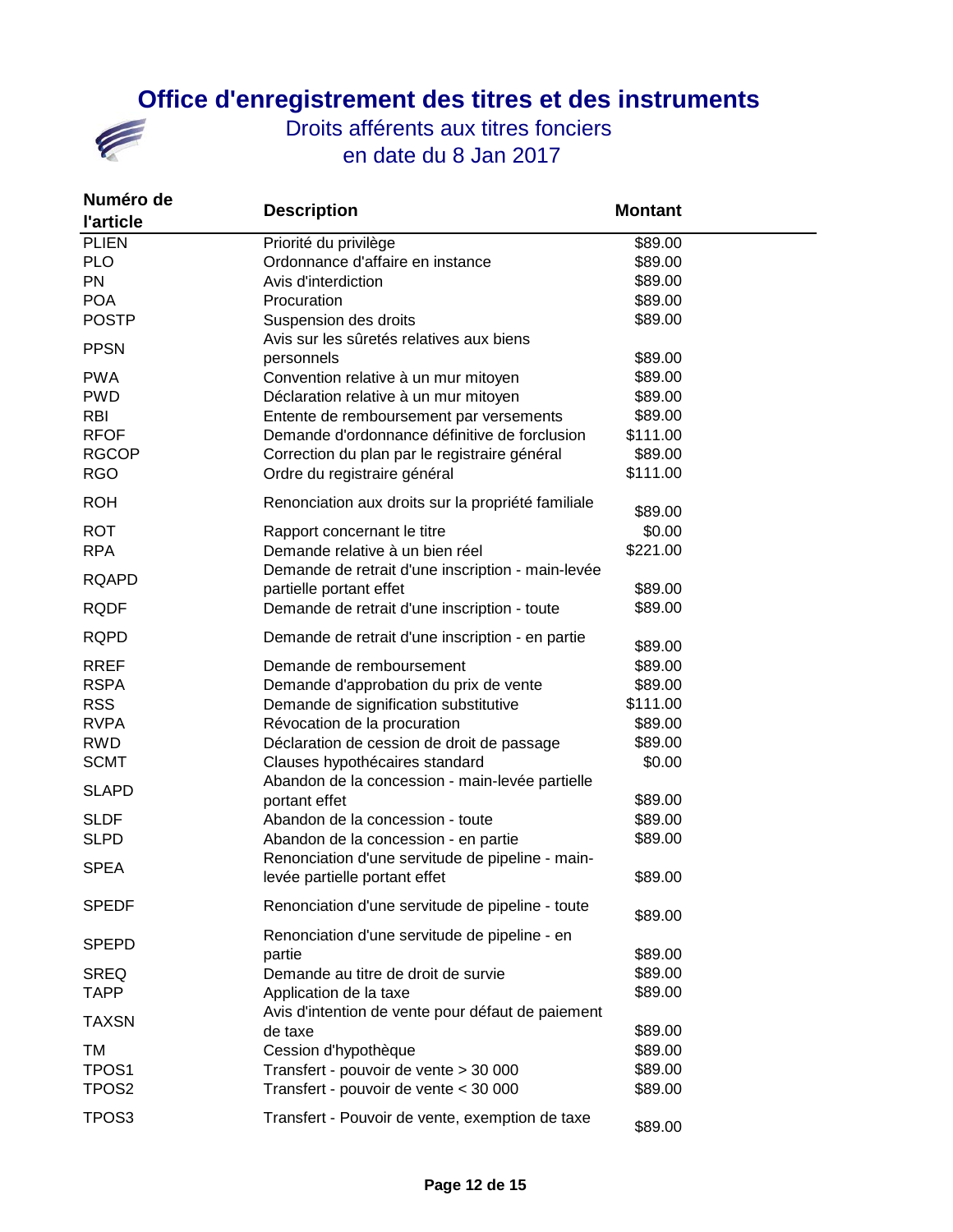

| Numéro de<br><b>l'article</b> | <b>Description</b>                              | <b>Montant</b> |  |
|-------------------------------|-------------------------------------------------|----------------|--|
| TR <sub>1</sub>               | Frais de transfert > 30 000                     | \$89.00        |  |
| TR2                           | Frais de transfert < 30 000                     | \$89.00        |  |
| TR <sub>3</sub>               | Frais de transfert, exemption de taxe           | \$89.00        |  |
| <b>TRANL</b>                  | Transmission de terrain                         | \$89.00        |  |
| <b>TRANM</b>                  | Transmission d'hypothèque                       | \$89.00        |  |
|                               | Rachat de bien-fonds vendu pour défaut de       |                |  |
| <b>TRAPD</b>                  | paiement de taxe - main-levée partielle portant |                |  |
|                               | effet                                           | \$89.00        |  |
| <b>TRCDF</b>                  | Avis de rachat de bien-fonds vendu pour défaut  |                |  |
|                               | de paiement de taxe - tout                      | \$89.00        |  |
| <b>TRCPD</b>                  | Avis de rachat de bien-fonds vendu pour défaut  |                |  |
|                               | de paiement de taxe - en partie                 | \$89.00        |  |
|                               | Avis de résiliation de la déclaration de        |                |  |
| <b>TRDEC</b>                  | condominium                                     | \$89.00        |  |
| <b>TREQ</b>                   | Demande de délivrance d'un titre                | \$89.00        |  |
|                               | Premier remboursement en cas de vente pour      |                |  |
| <b>TSFR</b>                   | défaut de paiement de taxe                      | \$0.00         |  |
| <b>TSSR</b>                   | Deuxième remboursement en cas de vente pour     |                |  |
|                               | défaut de paiement de taxe                      | \$0.00         |  |
| <b>UO</b>                     | Ordonnance d'unification                        | \$89.00        |  |
| VA                            | Convention de variation                         | \$89.00        |  |
| VAO                           | Ordre de variation                              | \$89.00        |  |
| <b>WTE</b>                    | Servitude relative aux éoliennes                | \$89.00        |  |
| <b>XREQ</b>                   | Demande d'annulation d'un titre                 | \$0.00         |  |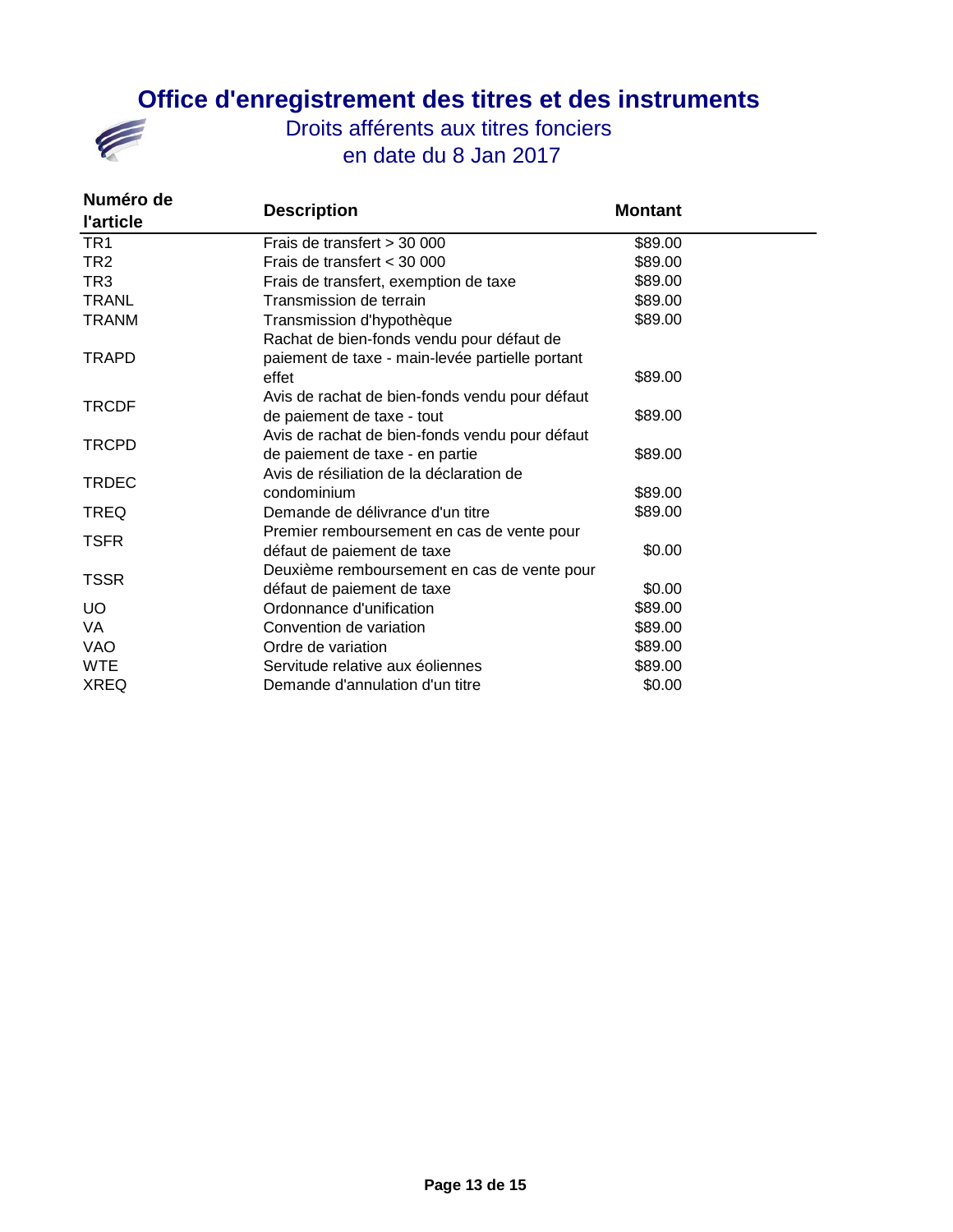

### **The Property Registry** Effective January 8, 2017 Personal Property Registry Fees

| <b>Fee Description</b>                                       | Amount   |
|--------------------------------------------------------------|----------|
| Registering a financing statement for a limited time period  |          |
| Registering a financing change statement to renew a          |          |
| registration for a limited time period                       |          |
| (for each year or part of a year in the period               | \$12.00  |
| Registering a financing statement for infinity               |          |
| Registering a financing change statement to renew a          |          |
| registration for infinity                                    | \$553.00 |
| Registering a financing change statement to effect a         |          |
| change in a registration other than a change in the expiry   |          |
| date of the registration                                     | \$14.00  |
| Registering a financing change statement to effect a         |          |
| global change in secured party information                   |          |
| (for each registration affected by the change)               | \$14.00  |
| Printed form surcharge for registering a financing           |          |
| statement or financing change statement that is              |          |
| submitted for registration to the Registry office in printed |          |
| form (in addition to the registration fee) -for each form    | \$8.00   |
| Registering a discharge statement                            | \$0.00   |
| Issuing a statement confirming a registration                | \$0.00   |
| Conducting a search and issuing a printed search result      | \$14.00  |
|                                                              |          |
| Conducting a search and transmitting the search result       |          |
| electronically                                               | \$9.00   |
| Providing a copy of any printed financing statement,         |          |
| financing change statement, discharge statement              |          |
| or any registered prescribed form                            | \$3.00   |
| Providing a copy of any printed registered document          |          |
| (other than a financing statement, financing change          |          |
| statement, discharge statement or prescribed form            |          |
| (for each page)                                              | \$1.00   |
| Certifying a printed copy of a registered financing          |          |
| statement, financing change statement, discharge             |          |
| statement, prescribed form or other document                 | \$6.00   |
| Providing a copy of a history of a registration              | \$9.00   |
| Providing under an agreement with the Registrar              |          |
| (on a volume or bulk basis) a copy of registered             |          |
| data - for each registration day                             | \$34.00  |
| Creating and assigning a party code                          | \$0.00   |
|                                                              |          |